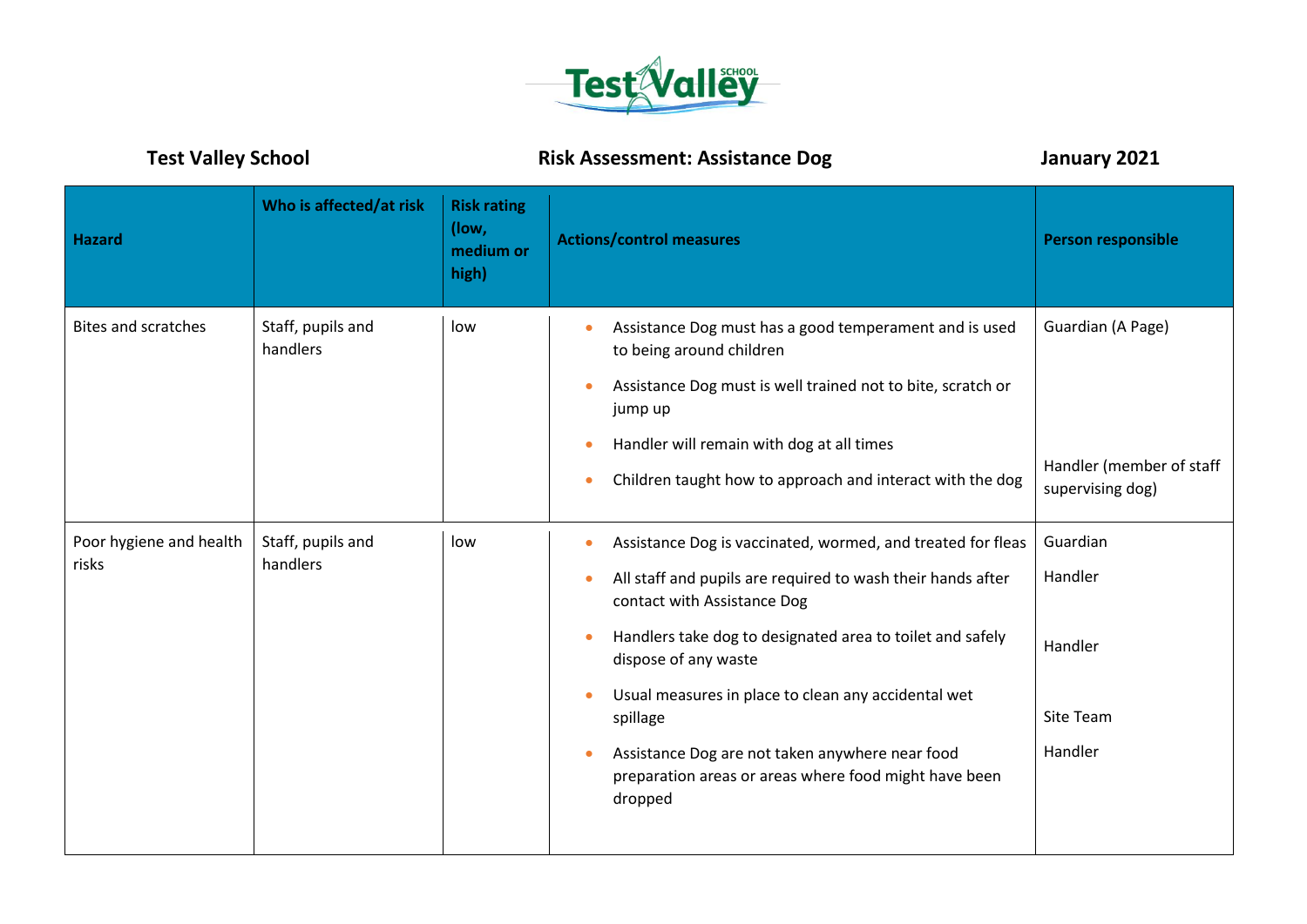| <b>Hazard</b>                                  | Who is affected/at risk                       | <b>Risk rating</b><br>(low,<br>medium or<br>high) | <b>Actions/control measures</b>                                                                                                                                                                                                                                                                                                                    | <b>Person responsible</b>                   |
|------------------------------------------------|-----------------------------------------------|---------------------------------------------------|----------------------------------------------------------------------------------------------------------------------------------------------------------------------------------------------------------------------------------------------------------------------------------------------------------------------------------------------------|---------------------------------------------|
|                                                |                                               |                                                   | Assistance Dog to be fed at designated times (9.30am,<br>$\bullet$<br>1.30pm) and enzyme medication applied to food                                                                                                                                                                                                                                | Handler                                     |
| Allergies                                      | Staff and pupils                              | low                                               | Dog is low moulting breed<br>$\bullet$<br>Parental permission for children to interact with Assistance<br>$\bullet$<br>Dog sought<br>Alternative activities are provided in a separate room for<br>$\bullet$<br>those with allergies                                                                                                               | Guardian<br>Admin Team<br>Handler           |
| Phobias                                        | Staff and pupils                              | low                                               | We tell parents and children about the dog in advance<br>$\bullet$<br>Contact with Assistance Dog to be optional to staff and<br>$\bullet$<br>pupils<br>Alternative activities are provided in a separate room for<br>¢<br>those with a phobia                                                                                                     | Guardian/Headteacher<br>Guardian<br>Handler |
| Activities and involving<br>the Assistance Dog | Staff, pupils, Assistance<br>Dog and handlers | low                                               | Handler remains with Assistance Dog at all times<br>$\bullet$<br>Guardian speaks to school staff in advance and ensure the<br>$\bullet$<br>area and activity is safe<br>Set a limit for the number of children who can interact with<br>$\bullet$<br>a dog at once<br>School staff remove children who misbehave or upset<br><b>Assistance Dog</b> | Handler<br>Guardian<br>Guardian<br>Handler  |